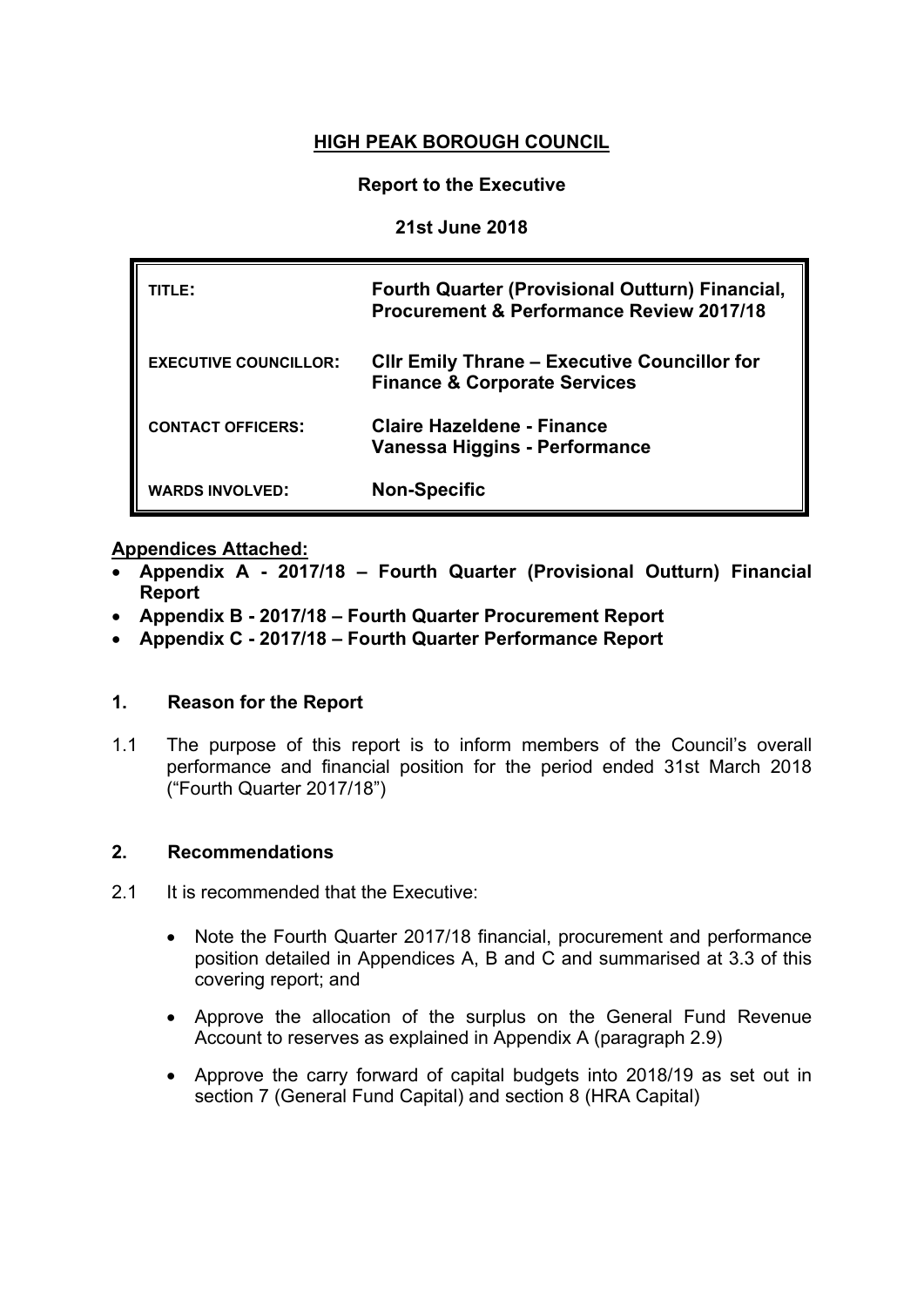# **3. Executive Summary**

- 3.1 This report summarises the Council's performance and financial position after considering service activity up to the end of the Fourth quarter (i.e. 31st March 2018).
- 3.2 Detailed analysis is provided in Appendix A (Finance), Appendix B (Procurement) & Appendix C (Performance).
- 3.3 The position can be summarised as follows:

| <b>Subject</b> | <b>Headline</b>                                                                                                                                                                                                                                                                                                                                                                                   | <b>Reference</b> |
|----------------|---------------------------------------------------------------------------------------------------------------------------------------------------------------------------------------------------------------------------------------------------------------------------------------------------------------------------------------------------------------------------------------------------|------------------|
| Finance        | The Finance headlines for the Fourth Quarter are:                                                                                                                                                                                                                                                                                                                                                 | Appendix A       |
|                | Performance against Budget                                                                                                                                                                                                                                                                                                                                                                        |                  |
|                | The General Fund budget for 2017/18 is underspent by £1,571,620.<br>٠<br>A proportion of the underspend is required to be ring-fenced to<br>$\bullet$<br>support a drawdown against reserves in 2018/19 to account for the<br>impact of business rates appeals and reliefs                                                                                                                        |                  |
|                | <b>Efficiency Programme</b>                                                                                                                                                                                                                                                                                                                                                                       |                  |
|                | The overall 2017/18 efficiency targets of £310,000 (General Fund)<br>$\bullet$<br>and £625,000 (HRA) have been achieved.                                                                                                                                                                                                                                                                          |                  |
|                | <b>Housing Revenue Account</b>                                                                                                                                                                                                                                                                                                                                                                    |                  |
|                | The Housing Revenue Account is in surplus (against budget) by<br>£2,062,455 - £659,310 of which contributes to ongoing Financial<br>Improvement Plan savings.                                                                                                                                                                                                                                     |                  |
|                | <b>Capital Programme</b>                                                                                                                                                                                                                                                                                                                                                                          |                  |
|                | The Capital Programme budget for 2017/18 as revised in February<br>$\bullet$<br>2018) is £4.18m. The outturn is £3.35m which represents an<br>underspend of £0.83m relating to the reprofiling of asset<br>management plan schemes<br>The HRA Capital Programme for 2017/18 is £4.15 million.<br>The<br>$\bullet$<br>outturn is £3.12 million which represents an underspend of £1.02<br>million. |                  |
|                | <b>Treasury Management</b>                                                                                                                                                                                                                                                                                                                                                                        |                  |
|                | Cash investments held at 31st March 2018 totalled £13.7 million.<br>Council borrowing at 31st March 2018 totalled £72.1 million.<br>The Council's net interest receipts general fund budget is marginally<br>٠<br>overspent by £2,302 with a £75,000 underspend on the HRA                                                                                                                        |                  |
|                | <b>Revenue Collection</b>                                                                                                                                                                                                                                                                                                                                                                         |                  |
|                | 98.4% of Council Tax was collected by 31st March 2018, compared<br>to 98.4% for the same period last year.                                                                                                                                                                                                                                                                                        |                  |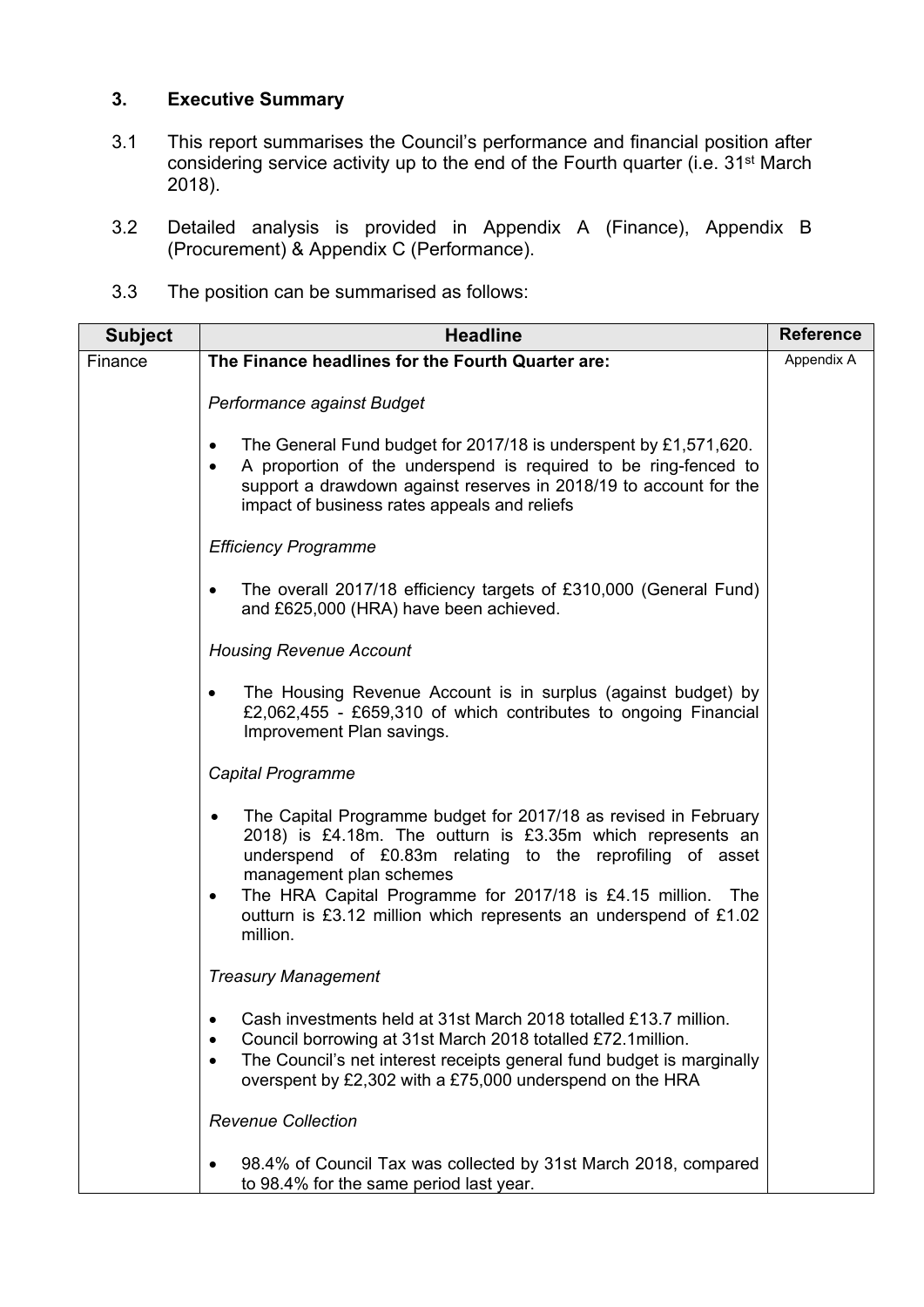| <b>Subject</b> | <b>Headline</b>                                                                                                                                                                                                                                                                                                                                                                                                                                                                          | <b>Reference</b> |
|----------------|------------------------------------------------------------------------------------------------------------------------------------------------------------------------------------------------------------------------------------------------------------------------------------------------------------------------------------------------------------------------------------------------------------------------------------------------------------------------------------------|------------------|
|                | 98.7% of Business Rates was collected by 31st March 2018<br>$\bullet$<br>compared with 98.5% for the same period last year<br>At the end of Quarter 4 the value of sundry debt over 60 days old<br>$\bullet$<br>was £182,066 which compares to £252,905 at 31st March 2018                                                                                                                                                                                                               |                  |
| Procurement    | The Procurement headlines for the Fourth Quarter are:<br>28 procurement activities were completed<br>$\bullet$<br>At the 31 <sup>st</sup> March 2018, 71% of procurement activity undertaken was<br>on the forward plan and the Council paid 96% of its invoices within<br>30 days                                                                                                                                                                                                       | Appendix B       |
| Performance    | The Performance headlines for the Fourth Quarter are:<br>66% of the key performance indicators were met<br>$\bullet$<br>Of the 19 Priority Actions within the Corporate Plan, one is rated<br>$\bullet$<br>'amber', one is awaiting a decision, one is complete and the<br>remainder being classified as 'Green'; and<br>The Council received 67 complaints, 91 comments and 42<br>$\bullet$<br>compliments in the Fourth Quarter. Repeat complaints and response<br>times both on track | Appendix C       |

## **4. How this Report Links to Corporate Priorities**

4.1 The successful delivery of all corporate priorities is dependent upon the effective management of performance and financial resources, which is the subject of this report.

## **5. Options and Analysis**

5.1 Detailed Analysis is contained within the appendices

## **6. Implications**

- 6.1 Community Safety (Crime and Disorder Act 1998) None
- 6.2 Workforce None
- 6.3 Equality and Diversity/Equality Impact Assessment This report has been prepared in accordance with the Council's Equality